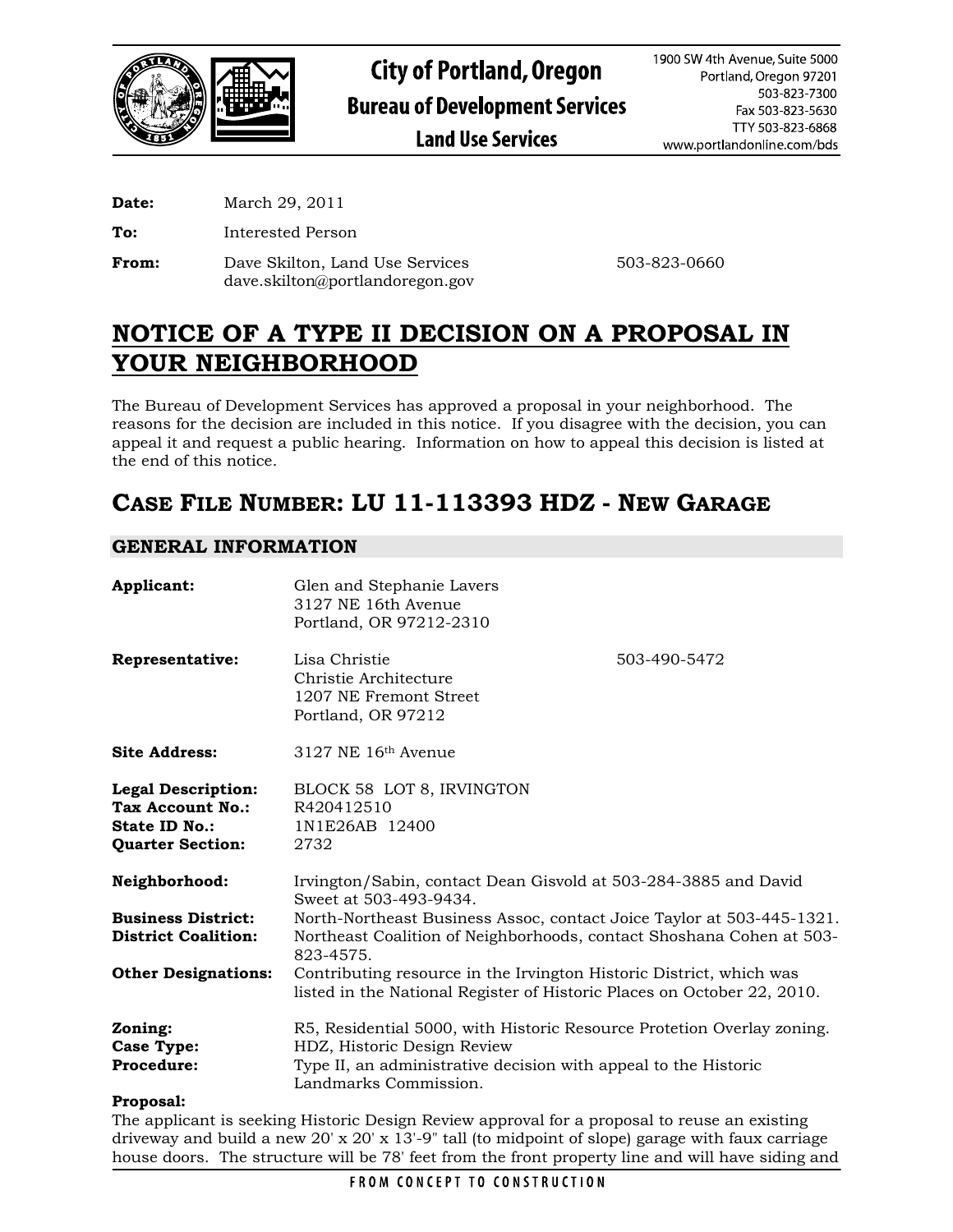detailing similar to that on the associated house. Historic Design Review is required because the proposal is for a new structure in a historic district.

## **Relevant Approval Criteria:**

In order to be approved, this proposal must comply with the approval criteria of Title 33, Portland Zoning Code. The relevant criteria are:

33.846.060 G – Other Approval Criteria

## **ANALYSIS**

**Site and Vicinity:** The subject property, identified as the Samuel Holm House in the National Register of Historic Places documentation for the Irvington Historic District, is of a traditional "foursquare" type that was very popular in Portland during the first decades of the Twentieth Century. It was constructed in 1913, and is evaluated as a contributing resource in the historic district.

Platted in the late Nineteenth Century, today's Irvington Historic District represents the first additions to Portland that employed restrictive covenants from the outset. These included the exclusion of most non-residential uses from the interior of the neighborhood, and where nonresidential uses were allowed, such as the fire station and the telephone exchange, the buildings were purposely disguised to appear more residential in character. Other deed restrictions excluded minority groups, established uniform front setbacks, and required minimum expenditure on new buildings. The area developed generally from southwest to northeast and its growth was greatly influenced by the installation of streetcar lines that introduced an easy commuting option to downtown.

The contributing resources in Irvington range in design character from expressions of the late Victorian Era styles, especially Queen Anne, through the many Period Revival modes of the early decades of the Twentieth Century, to a few early modernist examples. The numbered north-south avenues in Irvington vary dramatically in width, and they mostly form rather long block faces which the houses generally face. The named east-west street block faces are more consistent in length, almost all being traditional 200' Portland blocks. All are lined with mature street trees. Original development in many cases included garages or other accessory structures, typically facing side streets on corner lots and accessed by a variety of driveway types on mid-block sites. Garages that were added after original construction, but still within the historic period, were sometimes built at the sidewalk and/or out of architectural character with the house.

**Zoning:** The single-dwelling zones, including R5, are intended to preserve land for housing and to provide housing opportunities for individual households. The zones implement the comprehensive plan policies and designations for single-dwelling housing.

The Historic Resource Protection Overlay zone protects certain historic resources in the region and preserves significant parts of the region's heritage. The regulations implement Portland's Comprehensive Plan policies that address historic preservation. These policies recognize the role historic resources have in promoting the education and enjoyment of those living in and visiting the region. The regulations foster pride among the region's citizens in their city and its heritage. Historic preservation beautifies the city, promotes the city's economic health, and helps to preserve and enhance the value of historic properties.

**Land Use History:** City records indicate there are no prior land use reviews for this site.

**Public Notice:** A "Notice of Proposal in Your Neighborhood" was mailed **February 24, 2011**.

**Agency Review:** None of the notified Bureaus has responded with concerns.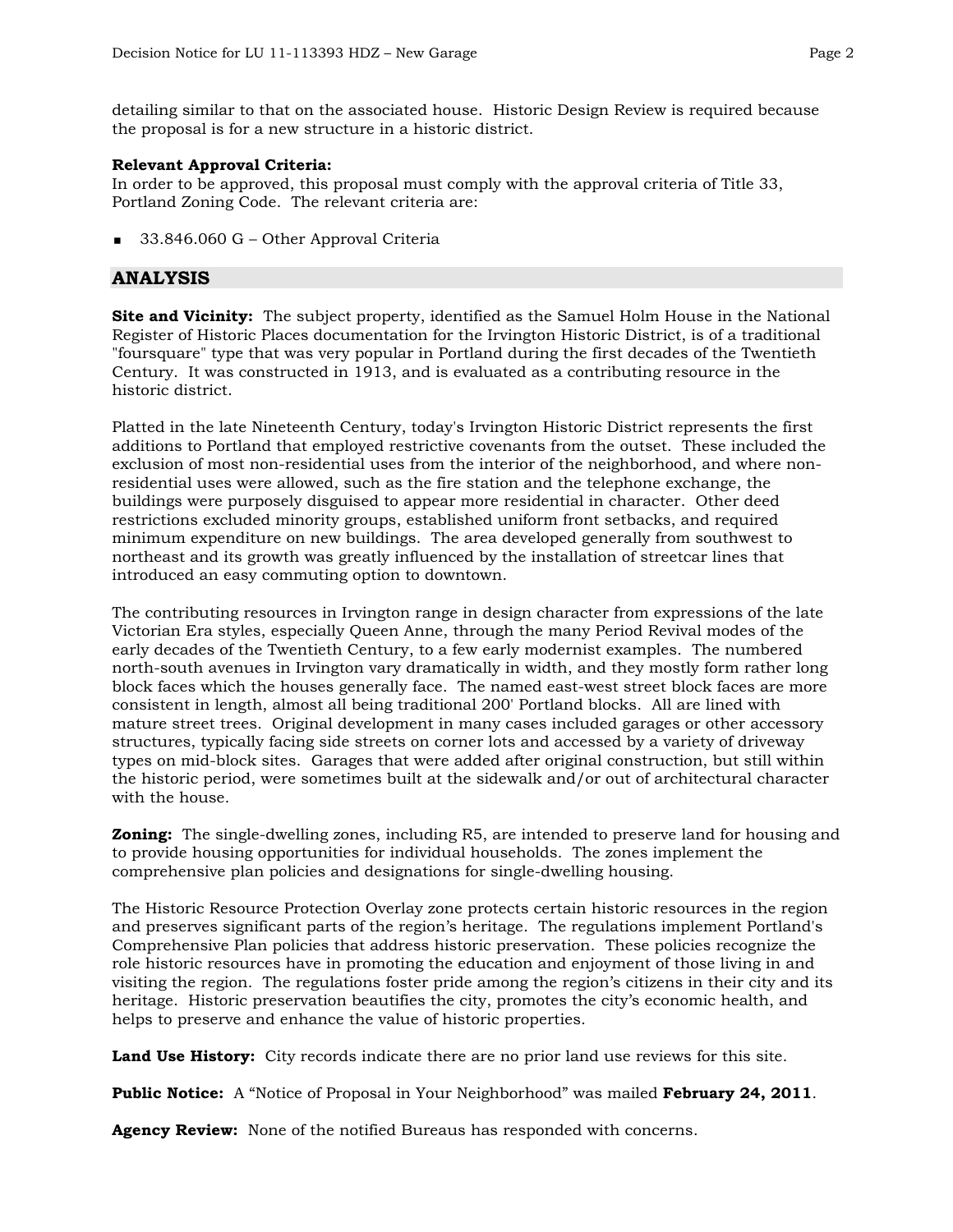**Neighborhood Review:** Two written responses have been received from either Neighborhood Associations or notified property owners in response to the proposal.

- On March 14, 2011, David Sweet, Chair, wrote on behalf of the Sabin Community Association Land Use Committee, approving of the proposal.
- On March 17, 2011, Dean Gisvold, Chair, wrote on behalf of the Irvington Community Association Land Use Committee, questioning whether the proposal properly meets approval criteria 1, 8, 9, and 10. Because the comments speak directly to the approval criteria, the staff response is incorporated into the findings, below.

## **ZONING CODE APPROVAL CRITERIA**

#### **Chapter 33.846.060 - Historic Design Review**

#### **Purpose of Historic Design Review**

Historic Design Review ensures the conservation and enhancement of the special characteristics of historic resources.

#### **Historic Design Review Approval Criteria**

Requests for historic design review will be approved if the review body finds the applicant has shown that all of the approval criteria have been met.

**Findings:** The site is within the Irvington Historic District and the proposal is for nonexempt treatment. Therefore Historic Design Review approval is required. The approval criteria are those listed in *33.846.060 G – Other Approval Criteria*.

#### **33.846.060 G - Other Approval Criteria**

**1. Historic character.** The historic character of the property will be retained and preserved. Removal of historic materials or alteration of features and spaces that contribute to the property's historic significance will be avoided.

**Findings:** The designated historic property or resource under consideration in this case is the Irvington Historic District, not the individual house or lot. Within the district context the proposed alteration is to the back yard, a space that does not contribute materially to the significance of the historic district. The essential character of the historic district is retained. *This criterion is met.* 

**2. Record of its time.** The historic resource will remain a physical record of its time, place, and use. Changes that create a false sense of historic development, such as adding conjectural features or architectural elements from other buildings will be avoided.

**Findings:** To the degree that it is noticeable at a 78' setback from the street, the proposed new garage will be subtly distinguishable as new construction because it employs modern technology like a wide, roll-up garage door and skylights. Although the design does employ traditional elements and patterns, the proposed garage's inconspicuousness as a small structure sited far back the public viewpoint eliminates any danger of its creating a false sense of historic development. *This criterion is met.* 

**3. Historic changes.** Most properties change over time. Those changes that have acquired historic significance will be preserved.

**Findings:** The offset siting of the house and the presence of both an original curb cut and a driveway make it probable that the subject site once included a small rear-yard garage. However, even if the assumed removal were a known fact, the loss of a small accessory structure is too minor a change to achieve significance within the context of the historic district. *This criterion is met.*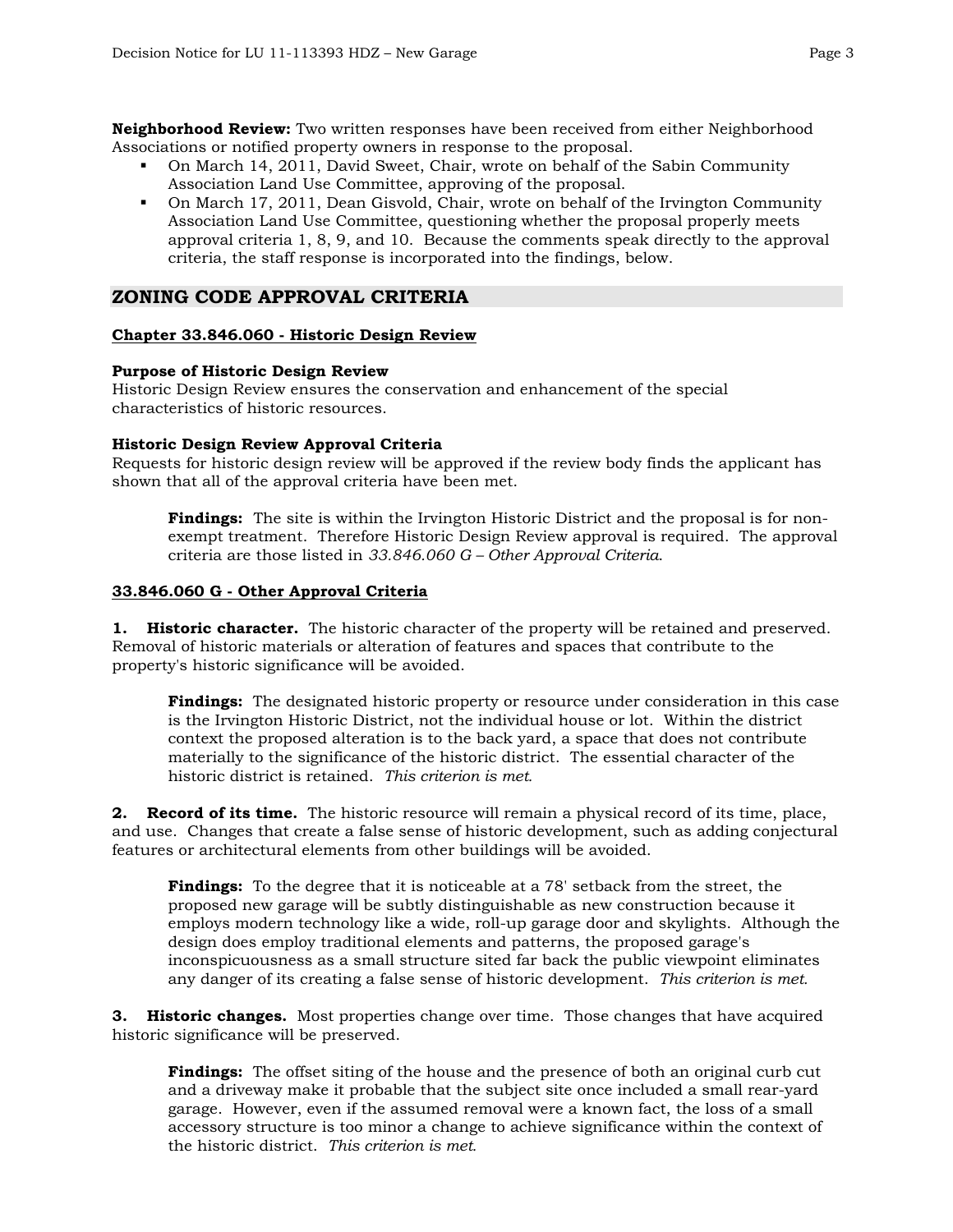**4. Historic features.** Generally, deteriorated historic features will be repaired rather than replaced. Where the severity of deterioration requires replacement, the new feature will match the old in design, color, texture, and other visual qualities and, where practical, in materials. Replacement of missing features must be substantiated by documentary, physical, or pictorial evidence.

**Findings:** The proposal is for new construction and does not impact built historic fabric. *This criterion is not applicable.* 

**5. Historic materials.** Historic materials will be protected. Chemical or physical treatments, such as sandblasting, that cause damage to historic materials will not be used.

**Findings:** The proposal is for new construction. *This criterion is not applicable.*

**6. Archaeological resources.** Significant archaeological resources affected by a proposal will be protected and preserved to the extent practical. When such resources are disturbed, mitigation measures will be undertaken.

**Findings:** No disturbance of previously undisturbed soil is proposed. *This criterion is not applicable.*

**7. Differentiate new from old.** New additions, exterior alterations, or related new construction will not destroy historic materials that characterize a property. New work will be differentiated from the old.

**Findings:** The proposal is for freestanding new construction and will not effect historic materials. *This criterion is not applicable.* 

**8. Architectural compatibility.** New additions, exterior alterations, or related new construction will be compatible with the resource's massing, size, scale, and architectural features. When retrofitting buildings or sites to improve accessibility for persons with disabilities, design solutions will not compromise the architectural integrity of the historic resource.

**Findings:** Achieving compatibility within the historic district context, especially at the proposed location, which is far removed from the public right-of-way, has more to do with fitting into the general development pattern than with duplicating the materials of the associated house. Garages in this relative position on a lot are commonplace in the Irvington Historic District, and as indicated above, some historic garages added after the original development are not even stylistically similar to the houses they serve. The proposed garage's location, materials, massing, size, and relative scale are all typical of garages within the historic district. *This criterion is met.* 

**9. Preserve the form and integrity of historic resources.** New additions and adjacent or related new construction will be undertaken in such a manner that if removed in the future, the essential form and integrity of the historic resource and its environment would be unimpaired.

**Findings:** Were the proposed new garage built, and then removed in the future, its impacts on both the historic district and this particular site would be fully reversed. *This criterion is met.* 

**10. Hierarchy of compatibility.** Exterior alterations and additions will be designed to be compatible primarily with the original resource, secondarily with adjacent properties, and finally, if located within a Historic or Conservation District, with the rest of the district. Where practical, compatibility will be pursued on all three levels.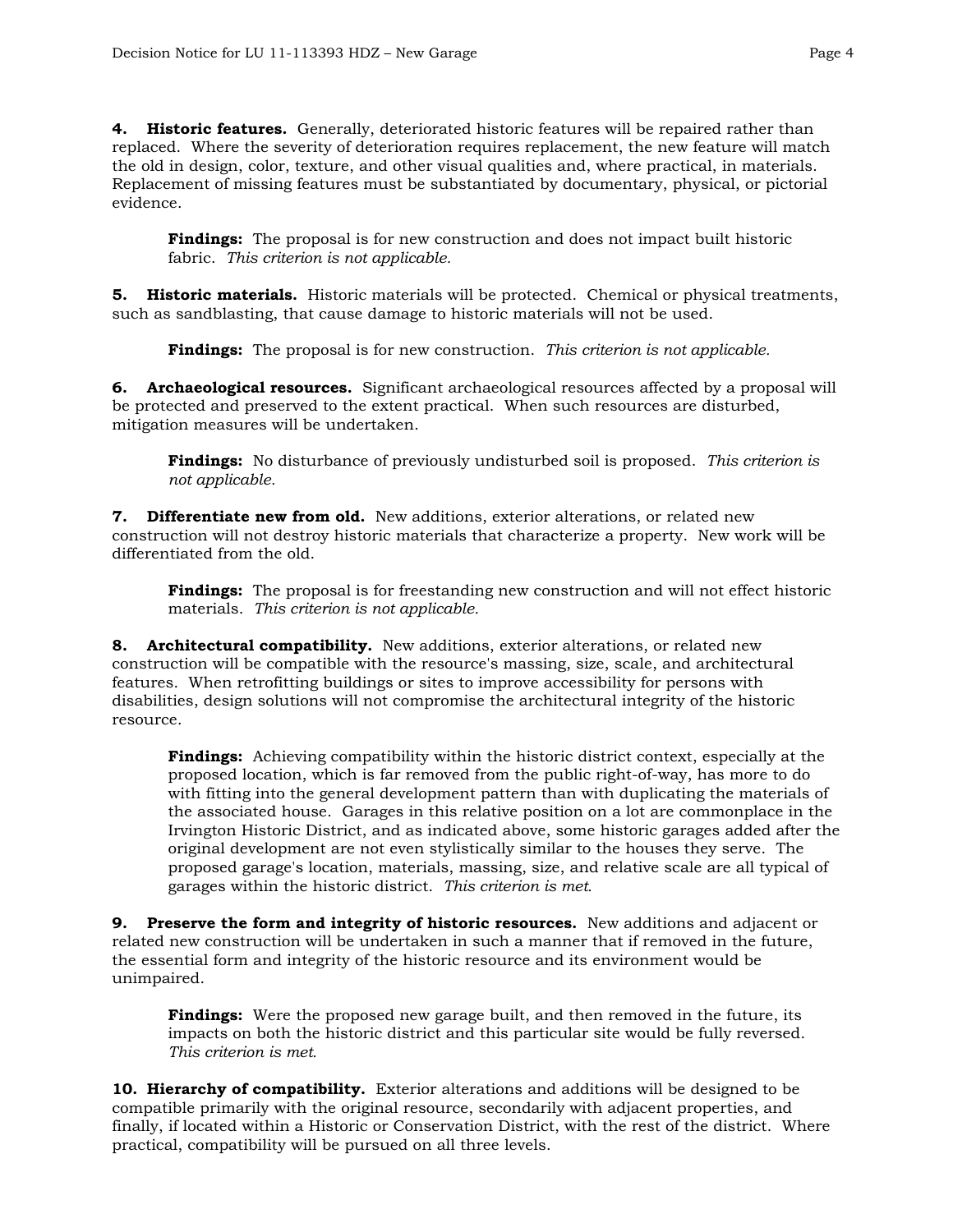**Findings:** The proposed garage is compatible at all three levels because it blends inconspicuously into the general development pattern of the historic district. There is evidence that this site likely once possessed a garage in the chosen location; virtually all of the lots in the immediate vicinity currently include similar detached rear-yard garages; and this condition also prevails throughout the historic district. *This criterion is met.* 

## **DEVELOPMENT STANDARDS**

Unless specifically required in the approval criteria listed above, this proposal does not have to meet the development standards in order to be approved during this review process. The plans submitted for a building or zoning permit must demonstrate that all development standards of Title 33 can be met, or have received an Adjustment or Modification via a land use review prior to the approval of a building or zoning permit.

## **CONCLUSIONS**

The proposed new garage will both serve the needs of the applicant and respect the significant character of the Irvington Historic District. The purpose of the Historic Design Review process is to ensure that additions, new construction, and exterior alterations to historic resources, including historic districts, do not compromise their ability to convey historic significance. This proposal meets the applicable Historic Design Review criteria and merits approval.

## **ADMINISTRATIVE DECISION**

Approval of a new garage in the Irvington Historic District;

Approval per Exhibits C-1 through C-4, signed and dated March 23, 2011, subject to the following condition:

A. As part of the building permit application submittal, each of the 4 required site plans and any additional drawings must reflect the information and design approved by this land use review as indicated in Exhibits C-1 through C-4. The sheets on which this information appears must be labeled, "Proposal and design as approved in Case File # LU 11-113393 HDZ. No field changes allowed."

#### **Staff Planner: Dave Skilton**

| Decision rendered by: Dave Shito |                                                                    | on March 23, 2011. |
|----------------------------------|--------------------------------------------------------------------|--------------------|
|                                  | By authority of the Director of the Bureau of Development Services |                    |

**Decision mailed: March 29, 2011** 

**About this Decision.** This land use decision is **not a permit** for development. Permits may be required prior to any work. Contact the Development Services Center at 503-823-7310 for information about permits.

**Procedural Information.** The application for this land use review was submitted on February 15, 2011, and was determined to be complete on **February 17, 2011**.

*Zoning Code Section 33.700.080* states that Land Use Review applications are reviewed under the regulations in effect at the time the application was submitted, provided that the application is complete at the time of submittal, or complete within 180 days. Therefore this application was reviewed against the Zoning Code in effect on February 15, 2011.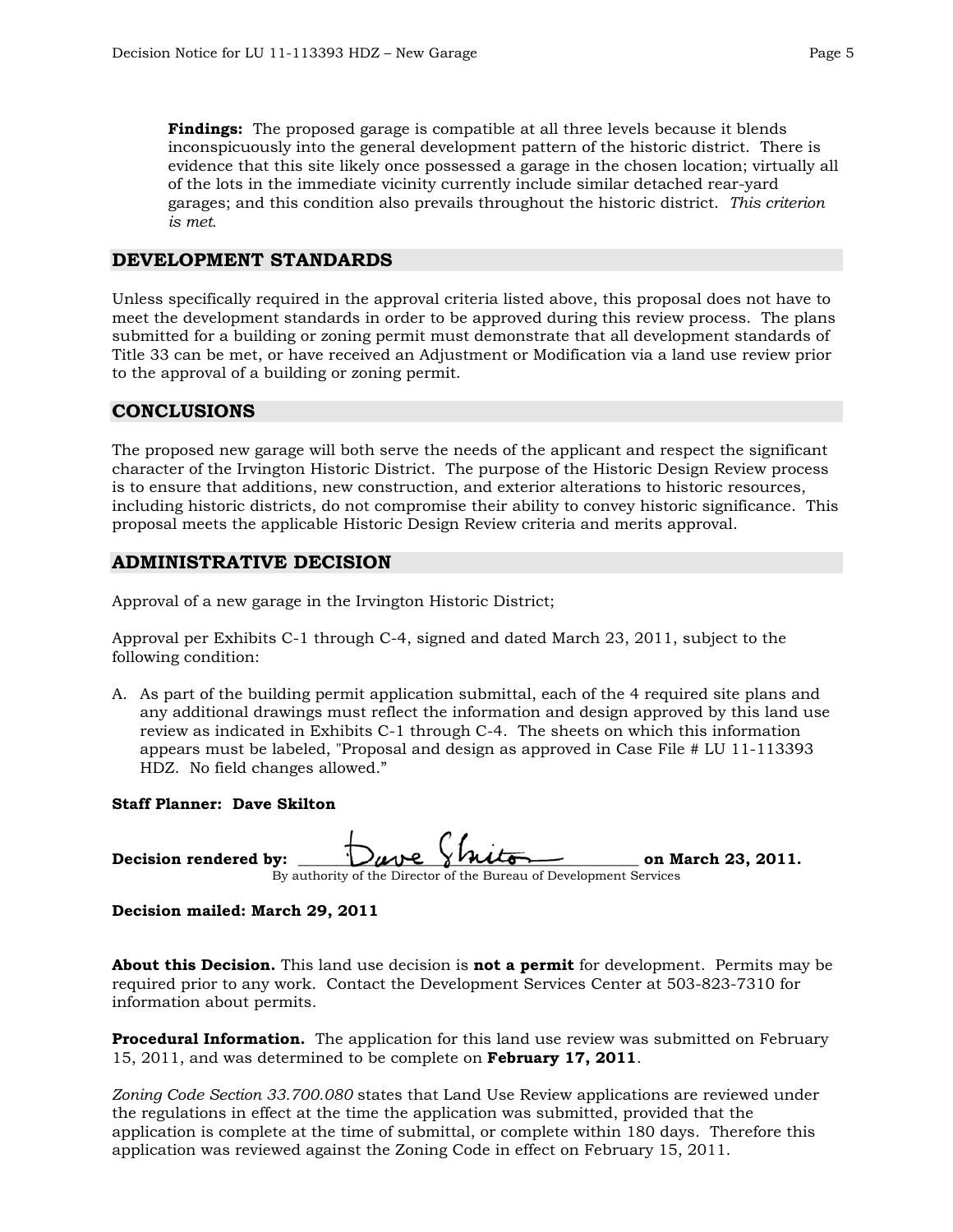*ORS 227.178* states the City must issue a final decision on Land Use Review applications within 120-days of the application being deemed complete. The 120-day review period may be waived or extended at the request of the applicant. In this case, the applicant requested that the 120-day review period be extended 21 days.

#### **Some of the information contained in this report was provided by the applicant.**

As required by Section 33.800.060 of the Portland Zoning Code, the burden of proof is on the applicant to show that the approval criteria are met. The Bureau of Development Services has independently reviewed the information submitted by the applicant and has included this information only where the Bureau of Development Services has determined the information satisfactorily demonstrates compliance with the applicable approval criteria. This report is the decision of the Bureau of Development Services with input from other City and public agencies.

**Conditions of Approval.** If approved, this project may be subject to a number of specific conditions, listed above. Compliance with the applicable conditions of approval must be documented in all related permit applications. Plans and drawings submitted during the permitting process must illustrate how applicable conditions of approval are met. Any project elements that are specifically required by conditions of approval must be shown on the plans, and labeled as such.

These conditions of approval run with the land, unless modified by future land use reviews. As used in the conditions, the term "applicant" includes the applicant for this land use review, any person undertaking development pursuant to this land use review, the proprietor of the use or development approved by this land use review, and the current owner and future owners of the property subject to this land use review.

**Appealing this decision.** This decision may be appealed to the Historic Landmarks Commission, which will hold a public hearing. Appeals must be filed **by 4:30 PM on April 12, 2011** at 1900 SW Fourth Ave. Appeals can be filed Tuesday through Friday on the first floor of the Development Services Center until 3 p.m. After 3 p.m. and Mondays, appeals must be submitted to the receptionist at the front desk on the fifth floor. **An appeal fee of \$250 will be charged**. The appeal fee will be refunded if the appellant prevails. There is no fee for ONI recognized organizations appealing a land use decision for property within the organization's boundaries. The vote to appeal must be in accordance with the organization's bylaws. Assistance in filing the appeal and information on fee waivers is available from BDS in the Development Services Center. Please see the appeal form for additional information.

The file and all evidence on this case are available for your review by appointment only. Please call the Request Line at our office, 1900 SW Fourth Avenue, Suite 5000, phone 503-823-7617, to schedule an appointment. I can provide some information over the phone. Copies of all information in the file can be obtained for a fee equal to the cost of services. Additional information about the City of Portland, city bureaus, and a digital copy of the Portland Zoning Code is available on the internet at [www.portlandonline.com](http://www.ci.portland.or.us/).

**Attending the hearing.** If this decision is appealed, a hearing will be scheduled, and you will be notified of the date and time of the hearing. The decision of the Historic Landmarks Commission is final; any further appeal must be made to the Oregon Land Use Board of Appeals (LUBA) within 21 days of the date of mailing the decision, pursuant to ORS 197.620 and 197.830. Contact LUBA at 550 Capitol St. NE, Suite 235, Salem, Oregon 97301, or phone 1-503-373-1265 for further information.

Failure to raise an issue by the close of the record at or following the final hearing on this case, in person or by letter, may preclude an appeal to the Land Use Board of Appeals (LUBA) on that issue. Also, if you do not raise an issue with enough specificity to give the Historic Landmarks Commission an opportunity to respond to it, that also may preclude an appeal to LUBA on that issue.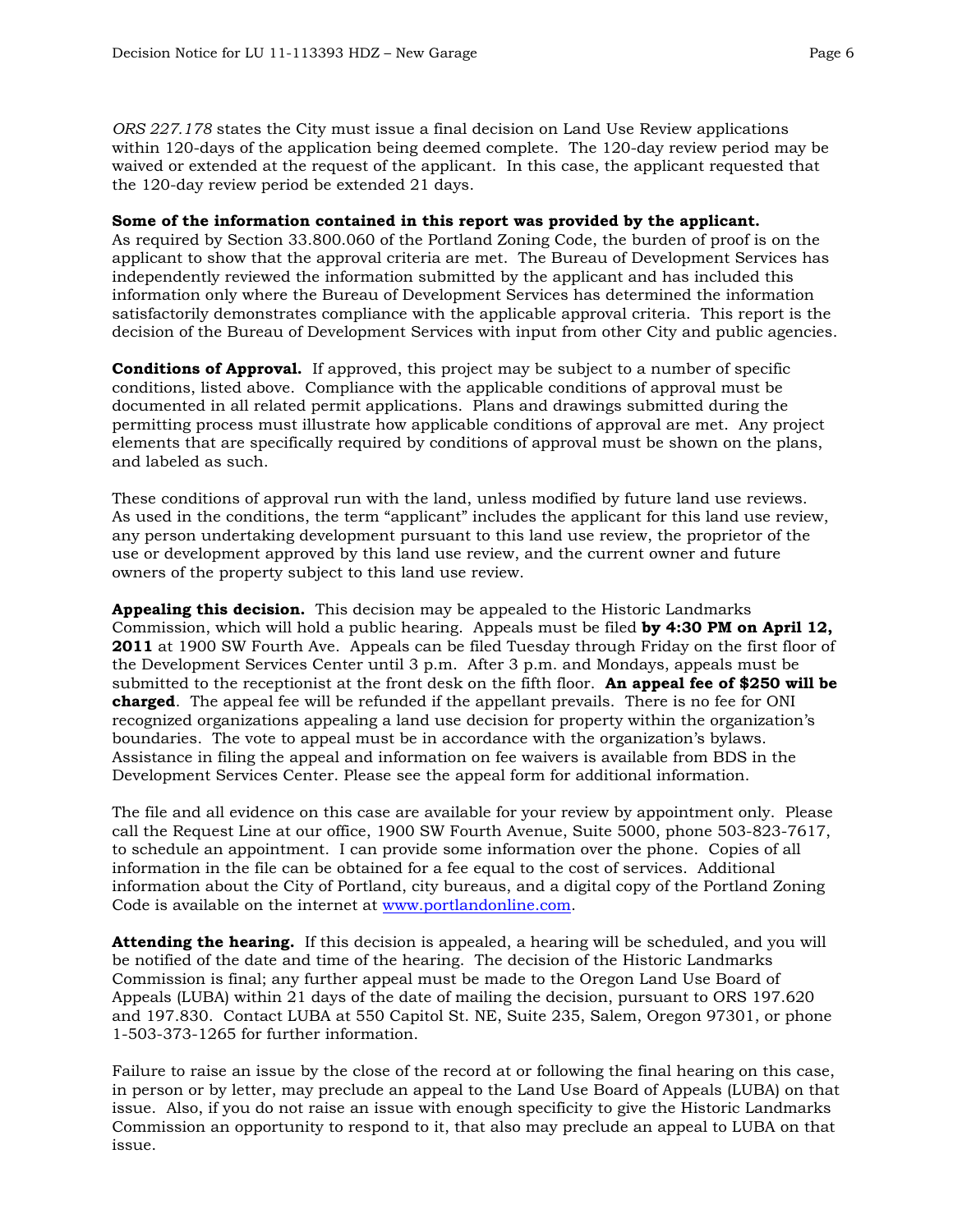#### **Recording the final decision.**

If this Land Use Review is approved the final decision must be recorded with the Multnomah County Recorder. A few days prior to the last day to appeal, the City will mail instructions to the applicant for recording the documents associated with their final land use decision.

- *Unless appealed,* The final decision may be recorded on or after **April 13, 2011**.
- A building or zoning permit will be issued only after the final decision is recorded.

The applicant, builder, or a representative may record the final decision as follows:

- By Mail: Send the two recording sheets (sent in separate mailing) and the final Land Use Review decision with a check made payable to the Multnomah County Recorder to: Multnomah County Recorder, P.O. Box 5007, Portland OR 97208. The recording fee is identified on the recording sheet. Please include a self-addressed, stamped envelope.
- In Person: Bring the two recording sheets (sent in separate mailing) and the final Land Use Review decision with a check made payable to the Multnomah County Recorder to the County Recorder's office located at 501 SE Hawthorne Boulevard, #158, Portland OR 97214. The recording fee is identified on the recording sheet.

For further information on recording, please call the County Recorder at 503-988-3034 For further information on your recording documents please call the Bureau of Development Services Land Use Services Division at 503-823-0625.

**Expiration of this approval.** An approval expires three years from the date the final decision is rendered unless a building permit has been issued, or the approved activity has begun.

Where a site has received approval for multiple developments, and a building permit is not issued for all of the approved development within three years of the date of the final decision, a new land use review will be required before a permit will be issued for the remaining development, subject to the Zoning Code in effect at that time.

Zone Change and Comprehensive Plan Map Amendment approvals do not expire.

**Applying for your permits.** A building permit, occupancy permit, or development permit may be required before carrying out an approved project. At the time they apply for a permit, permittees must demonstrate compliance with:

- All conditions imposed herein;
- All applicable development standards, unless specifically exempted as part of this land use review;
- All requirements of the building code; and
- All provisions of the Municipal Code of the City of Portland, and all other applicable ordinances, provisions and regulations of the City.

## **EXHIBITS**

#### NOT ATTACHED UNLESS INDICATED

- A. Applicant's Materials
	- 1. Response to Approval Criteria
	- 2. Request for Extension of 120-Day Decision
- B. Zoning Map (attached)
- C. Plans/Drawings:
	- 1. Site Plan (attached)
	- 2. Elevations (attached)
	- 3. Garage Door Section
	- 4. Garage Door Information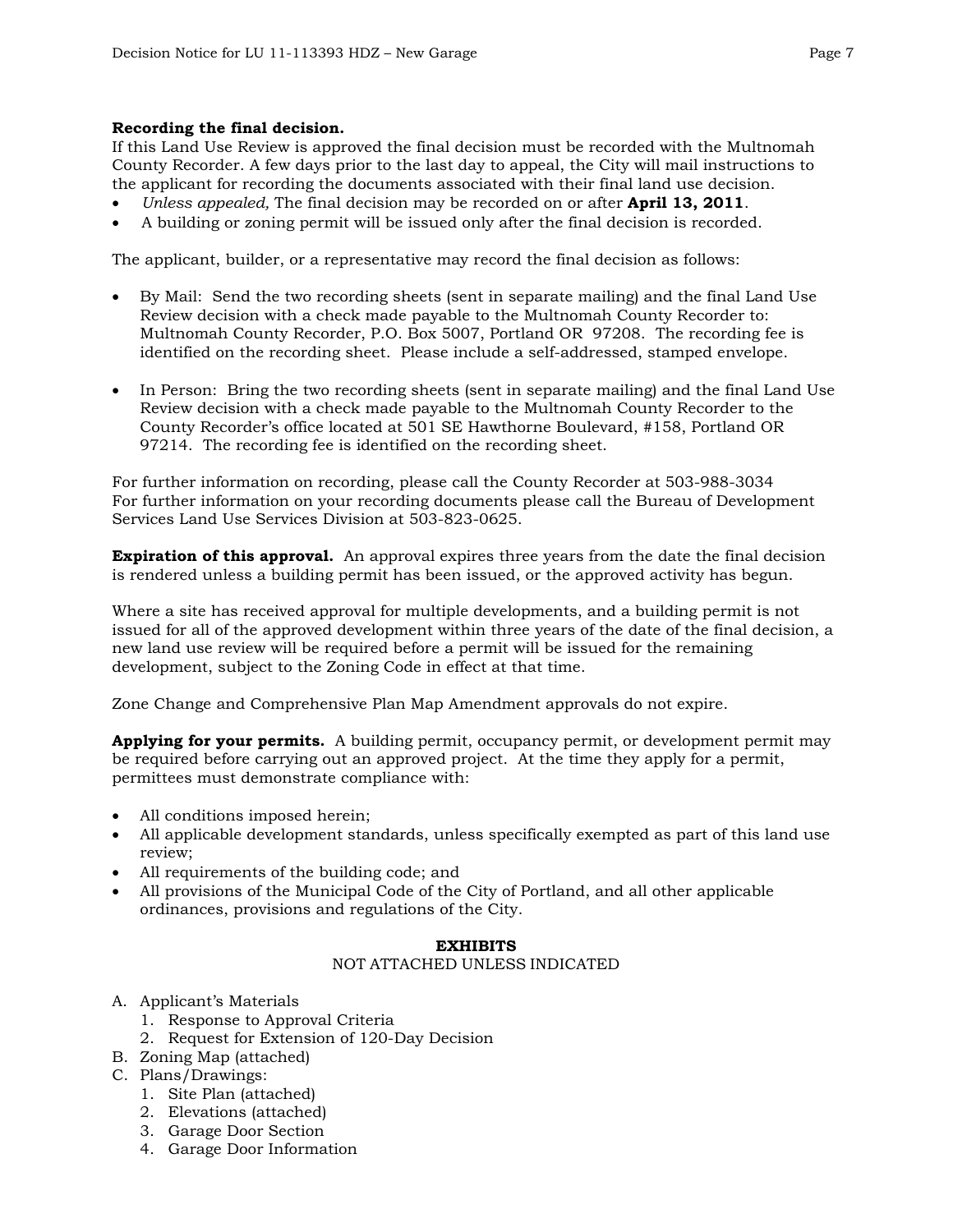- D. Notification information:
	- 1. Mailing list
	- 2. Mailed notice
- E. Agency Responses:
	- 1. Bureau of Environmental Services
	- 2. Bureau of Transportation
	- 3. Water Bureau
	- 4. Life Safety Review Section of BDS
- F. Correspondence:
	- 1. David Sweet, Chair, March 14, 2011, on behalf of the Sabin Community Association Land Use Committee, approving of the proposal.
	- 2. Dean Gisvold, Chair, March 17, 2011, on behalf of the Irvington Community Association Land Use Committee, questioning whether the proposal properly meets approval criteria.
- G. Other:
	- 1. Original LU Application
	- 2. Site History Research

**The Bureau of Development Services is committed to providing equal access to information and hearings. Please notify us no less than five business days prior to the event if you need special accommodations. Call 503-823-7300 (TTY 503-823-6868).**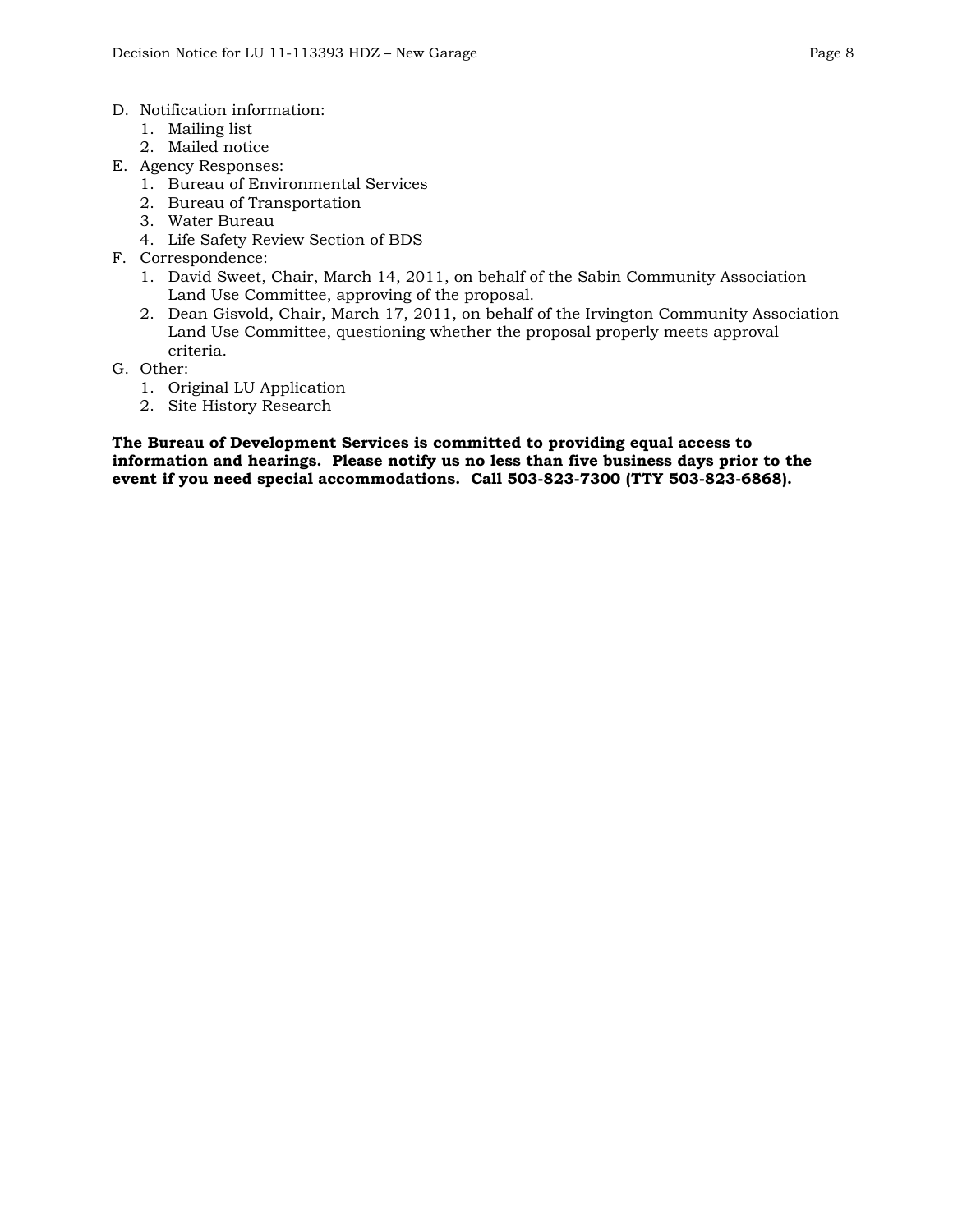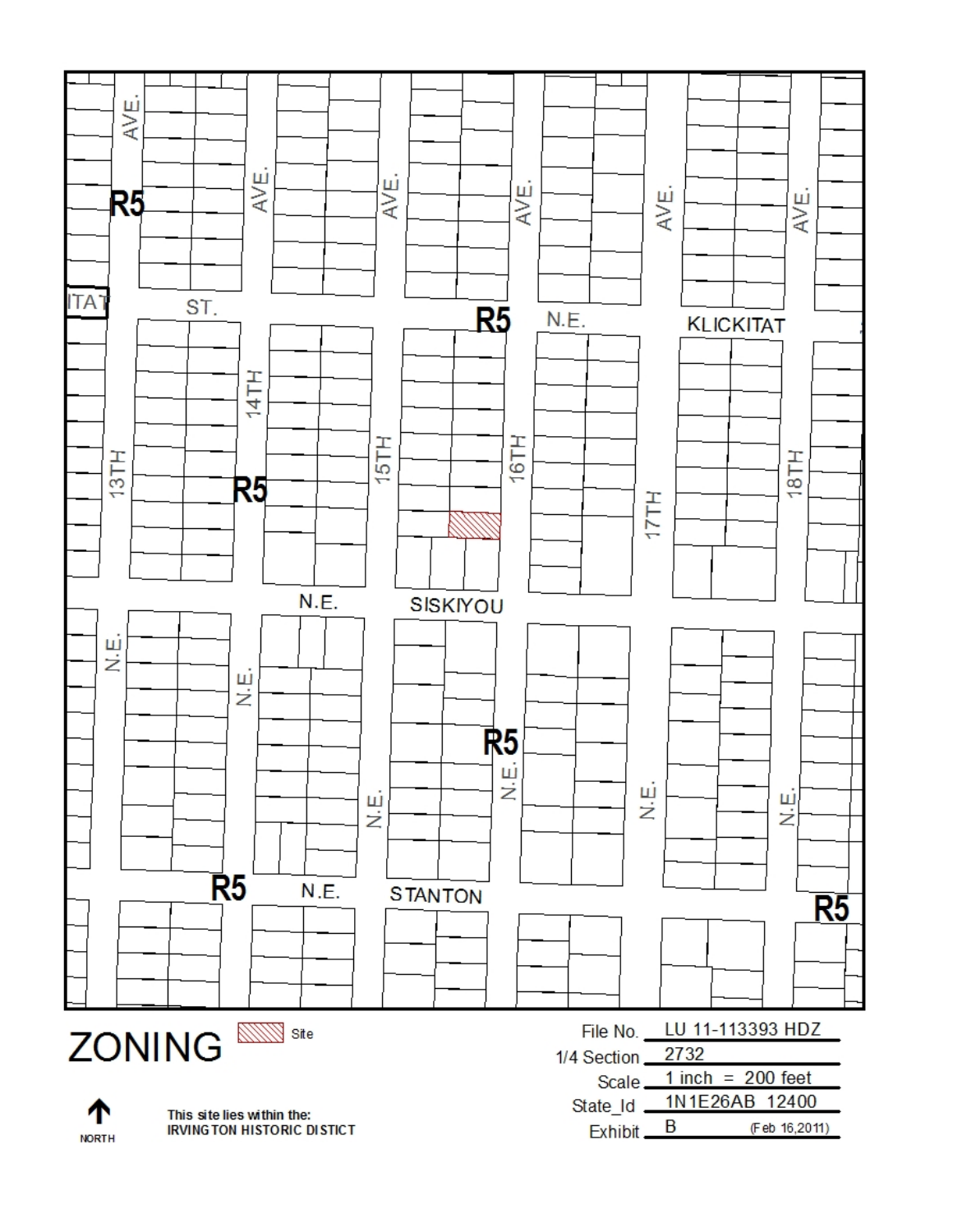

 $1.011 - 113393$   $#D2$